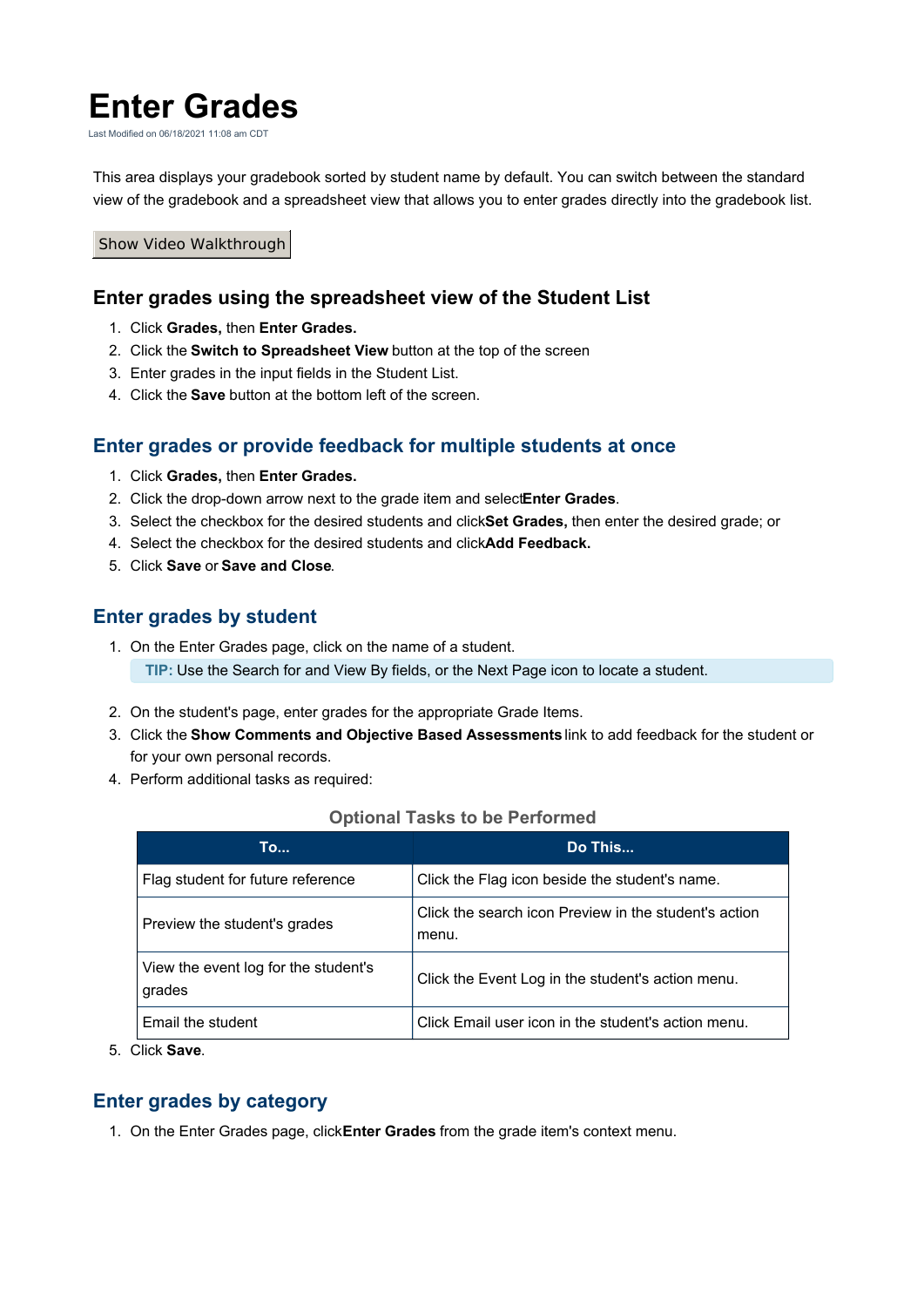

- 2. Enter grades in the Grade fields.
- 3. Click the pencil icon to leave feedback on a student's performance.
- 4. Click the **Save** button.
- 5. Perform additional tasks as required:

#### **Optional Tasks to be Performed**

| <b>To</b>                                                 | Do This                                                                                          |
|-----------------------------------------------------------|--------------------------------------------------------------------------------------------------|
| Flag student for future reference                         | Click the Flag icon beside the student's name.                                                   |
| Email students                                            | Select the checkboxes for the students you want to email and click<br>the Email icon.            |
| Clear all grades in the category for<br>selected students | Select the checkboxes for the students whose grades you want to<br>clear and click Clear Grades. |

5. Click **Save**.

# **Enter grades by grade item**

1. On the Enter Grades page, click**Enter Grades** from the Grade Item's context menu.



- 2. Enter grades in the Grade fields.
- 3. If you want to add feedback on the student's performance, click the pencil icon in the Feedback field.
- 4. Perform additional tasks as required: